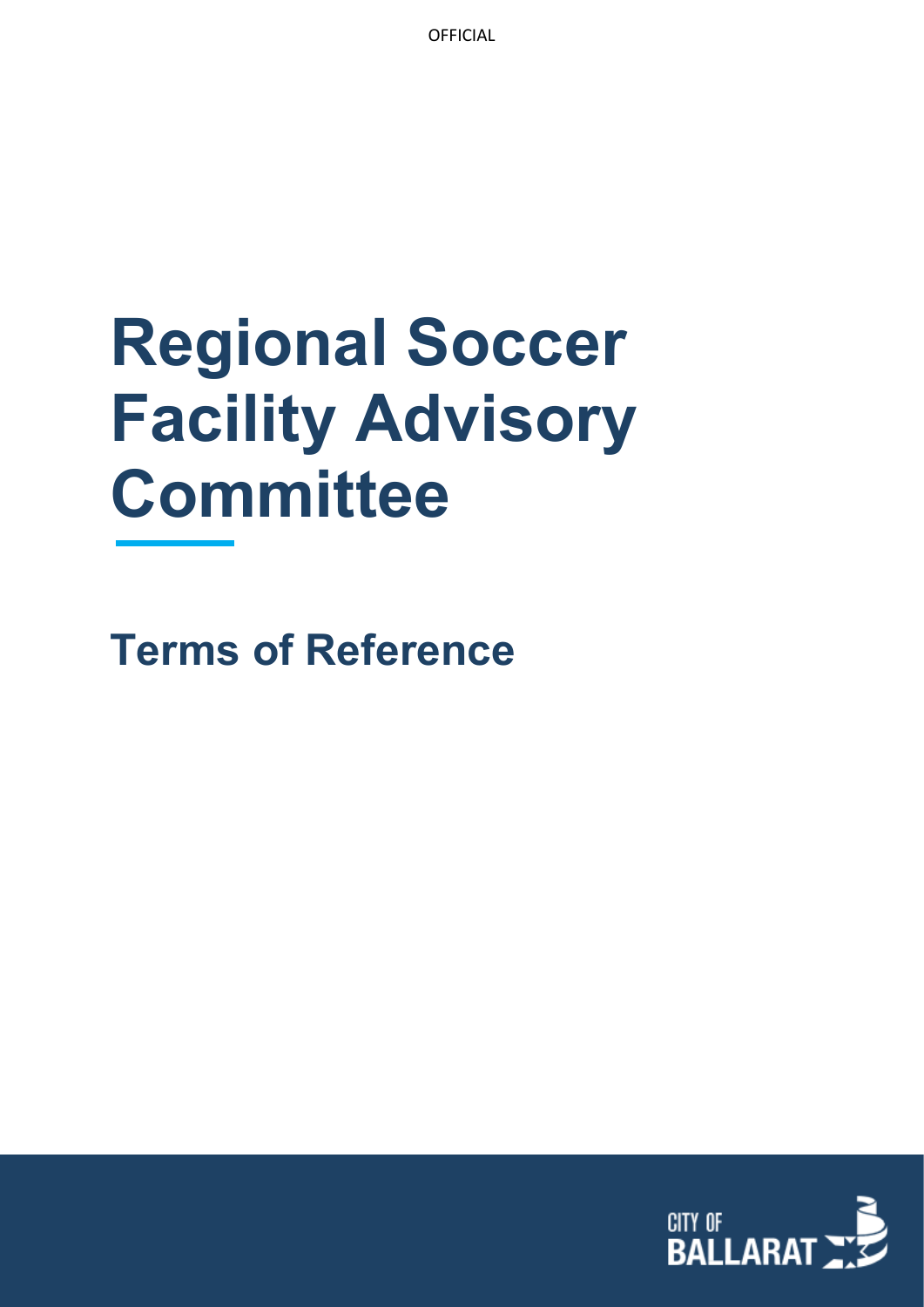

# **Contents**

| 1.               |  |
|------------------|--|
| 2.               |  |
| $\overline{3}$ . |  |
| $\overline{4}$ . |  |
| 5.               |  |
| 6.               |  |
| $\overline{7}$ . |  |
| 8.               |  |
| 9.               |  |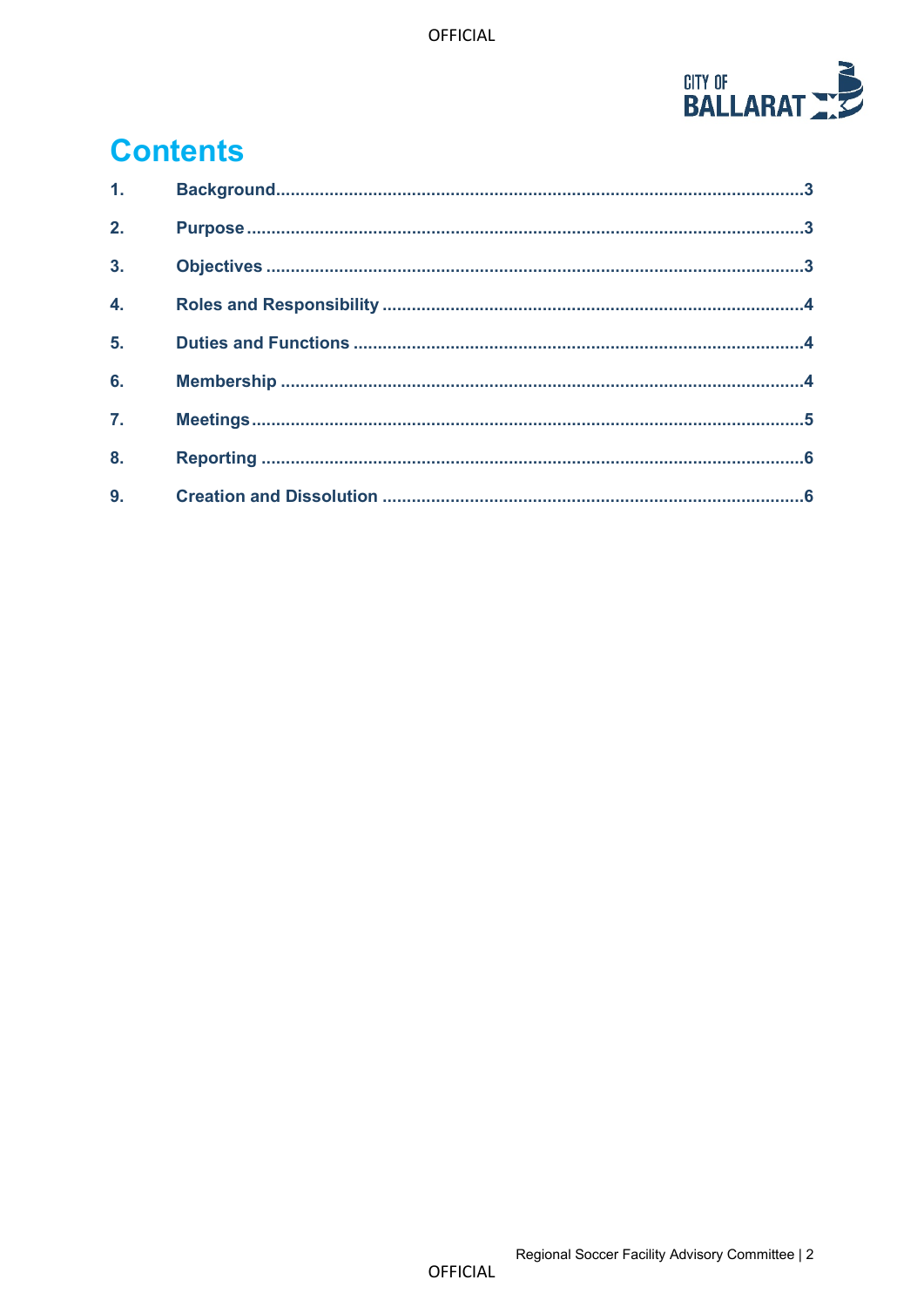OFFICIAL



# <span id="page-2-0"></span>**1. Background**

- 1.1. By this Terms of Reference document, the Ballarat City Council (Council) establishes the Regional Soccer Facility Advisory Committee (Committee).
- 1.2. Council will establish from time to time various Advisory Committees. The purpose of the Committee is to provide Council with expertise in relevant matters to assist its decision making for the Ballarat Community.
- 1.3. The Ballarat Regional Soccer Facility is located within the Moreshead Park Recreation Reserve, and is the largest soccer precinct in the City, home to the Ballarat District Soccer Association, the National Premier League license holder, including the Ballarat Eureka Strikers. The precinct is made up of several synthetic and turf pitches, including a main show pitch of international standards, with accompanying grandstands and function centre. In addition to being the home of soccer, the precinct and the function centre will be used extensively for community events and functions, hosting major events and attractions and providing the broader sporting community with access to the varied spaces that the precinct offers.
- 1.4. The Committee is responsible for providing advice and recommendations on the management of those lands identified as the Regional Soccer Facility Precinct within Moorshead Park Recreational Reserve.
- 1.5. The Committee the functions and responsibilities as set out in this Terms of Reference document. The Terms of Reference document sets out the structure and basis on which the Committee can make recommendations to Council.
- 1.6. These Terms of Reference are authorised by a resolution R126/21 of Council passed on 23 June 2021.

# <span id="page-2-1"></span>**2. Purpose**

The Committee is established for the purpose of:

2.1 Providing advice and recommendations to ensure that the precinct is managed in a manner that provides access for the highest level of sport (soccer) and that it also provides more general community access when possible. Further, that based on a financially responsible business model the recurrent budget enables ongoing maintenance and renewal within the precinct.

# <span id="page-2-2"></span>**3. Objectives**

The objectives of the Committee are:

- 3.1 To provided quality soccer, sporting and health and fitness opportunities for all sections of the Ballarat community.
- 3.2 Provide recommendation to Council regarding priorities and actions in relation to the precinct.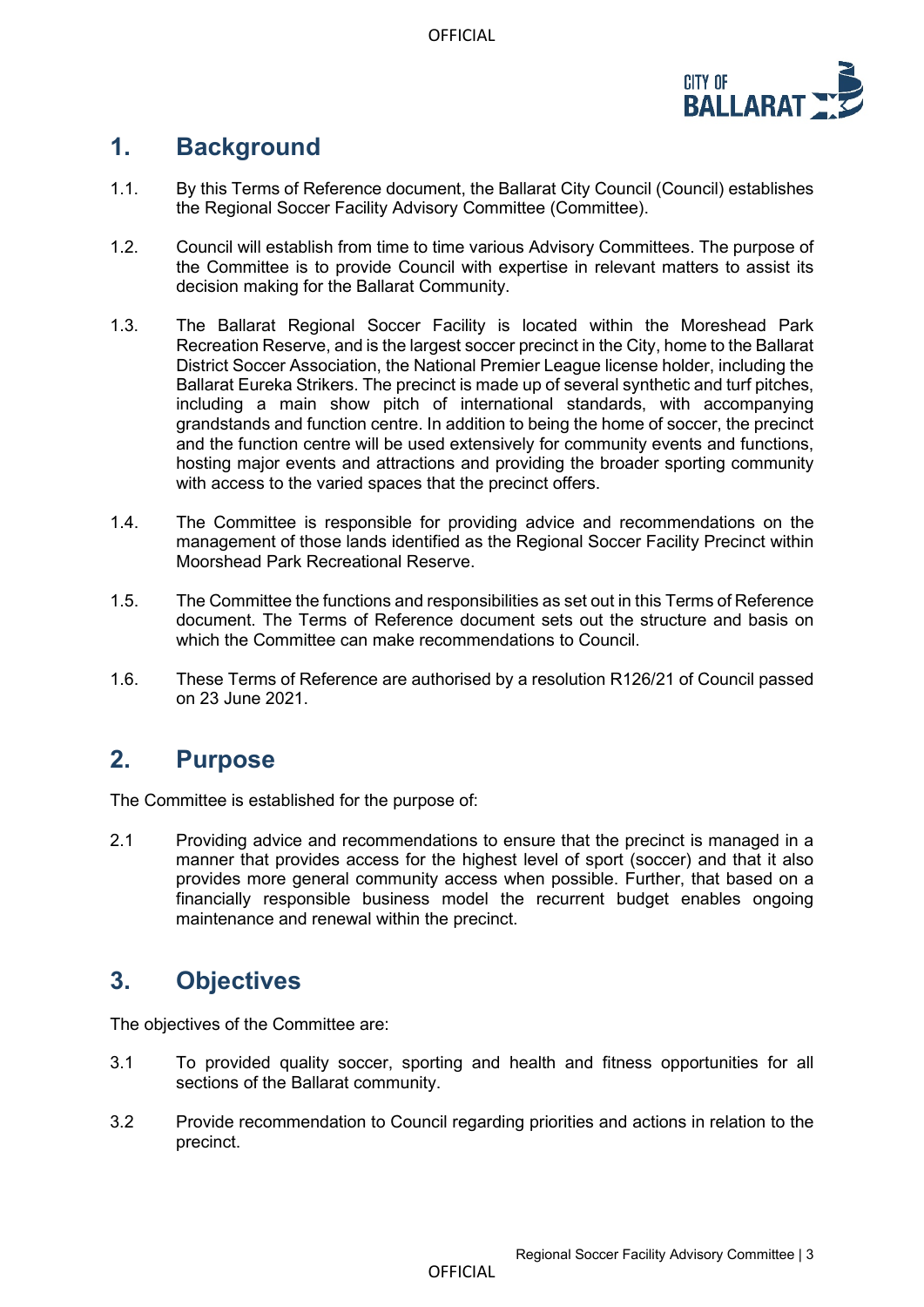

- 3.3 To provide a broad range of expert advice into the use and development of the facility as a community sport and entertainment precinct.
- <span id="page-3-0"></span>3.4 To ensure facility design and development in soccer reserves are consistent with adopted council strategies, policies and mater plans.

#### **4. Roles and Responsibility**

- 4.1 The role of the Committee is:
	- 4.1.1 Provide strategic level thinking and advice regarding the Ballarat Regional Soccer Facility that ensures support for soccer across Ballarat community and through the broader region.
	- 4.1.2 Assist Council in the long-term use, development and planning of the precinct, including:
		- Facility development and forward planning;
		- Sourcing of appropriate funding to achieve facility development and improvement;
		- Asset management;
		- Financial sustainability;
		- Partnership opportunities; and
		- Policy issues with respect to the services.
	- 4.1.3 Actively promote a level of collaborative partnerships throughout other sectors of the community.
	- 4.1.4 Demonstrate community leadership and promotion of the Committees objectives.
- 4.2 Committee members are expected to keep confidential all sensitive, commercial and personal information that the members encounter while being a member of the **Committee.**

#### <span id="page-3-1"></span>**5. Duties and Functions**

5.1 Committee members are at all times expected to act in accordance with their responsibilities set out in Council's Committee Policy.

#### <span id="page-3-2"></span>**6. Membership**

- 6.1. The Committee will consist of a minimum of eight (8) members comprising:
	- 6.1.1 Two (2) representatives from the Ballarat and District Soccer Association;
	- 6.1.2 One (1) representative from the NPL License holder;
	- 6.1.3 One (1) representative from the Ballarat Eureka Strikers;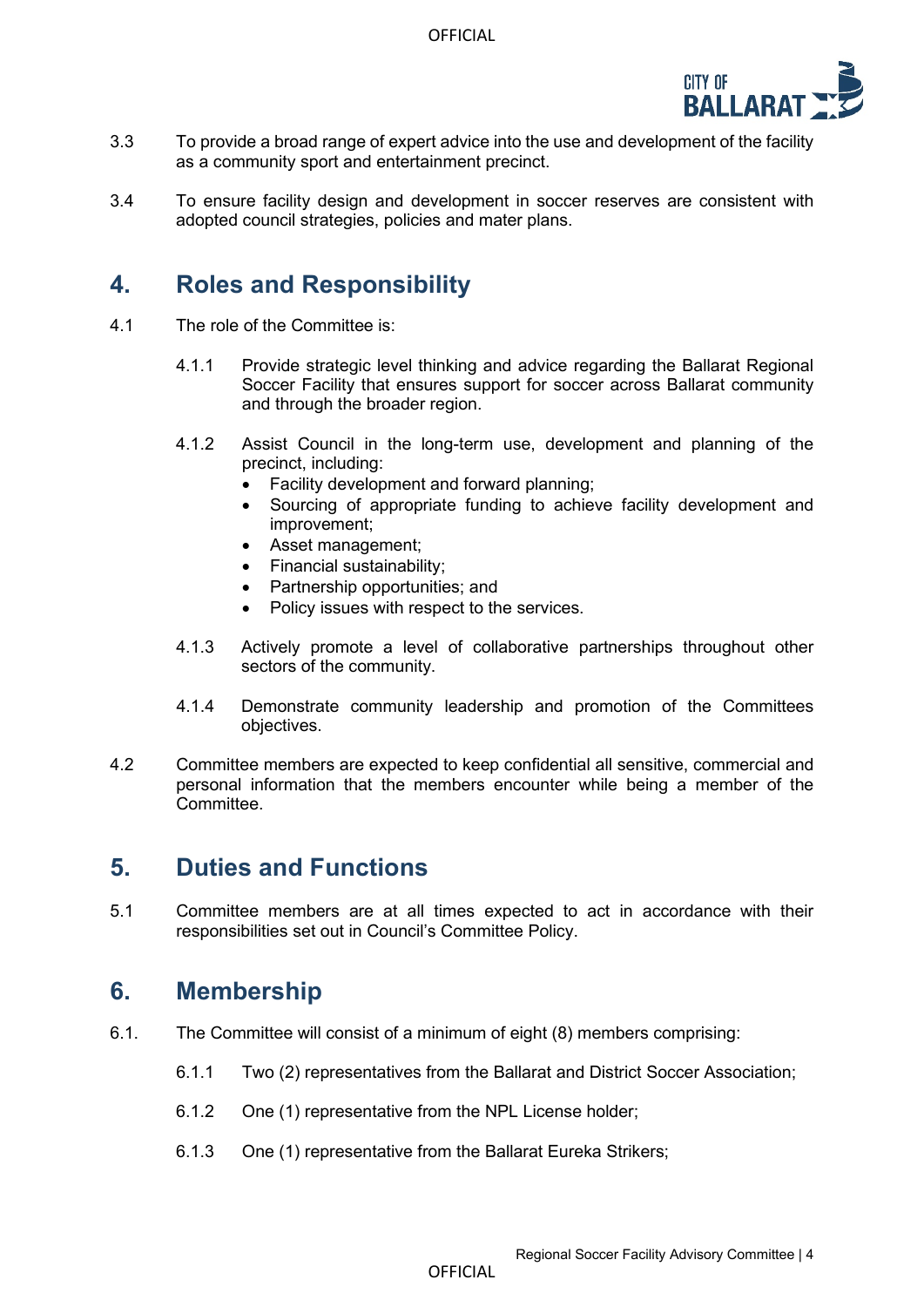

- 6.1.4 Two (2) Independent Skills Based Representatives; and
- 6.1.5 Two (2) Councillors (one of which is to be the nominated Chairperson).
- 6.2. The Chief Executive Officer shall appoint a Council Officer to provide administrative support and guidance to the Committee.
	- 6.2.1 Council Officers who attend the meetings of the Committee are to provide advice and support to the Committee and are not considered Committee members and do not have voting rights.
- 6.3. Each member of the Committee has and may exercise one equal vote on any question before the Committee for determination.
- 6.4. Councillors, other than a Councillor appointed under clause 6.1.5, who attend a meeting are not to be classed as members of the Committee and do not have voting rights.
- 6.5. Council will revise the membership and voting rights of each Committee member as it sees fit.
- 6.6. A Councillor appointed under clause 6.1.5 will be the Chairperson of the Committee.
- 6.7. Where more than one Councillor is appointed to the Committee, Council will, by resolution, appoint one of those Councillors to be the Chairperson of the Committee.
- 6.8. If a Chairperson is not appointed under clause 6.6 or 6.7, as the case may be, before the Committee's first meeting, the Committee members must appoint a Chairperson at the first meeting.
- 6.9. If the Chairperson is absent from a Committee meeting, the Committee will select a temporary Chairperson to chair the Committee meeting.
- 6.10. Any Councillor can attend meetings of the Committee as an observer.
- 6.11. All enquirers from the media, relating to the Committee are to be directed to the Director Community Wellbeing or Executive Manager Recreation Services.

#### <span id="page-4-0"></span>**7. Meetings**

- 7.1 Unless Council resolves otherwise, Committee meetings must be conducted in accordance with:
	- 7.1.1 the Committee's discretion, as exercised from time to time.
- 7.2 The Committee will meet on a bi-monthly basis or as agreed by the Committee from time to time.
- 7.3 The role of the Council Officer appointed under clause 6.2 includes:
	- 7.3.1 maintaining a Register of Committee members, their date of appointment, reappointment and official positions held (if any) as a Committee member;